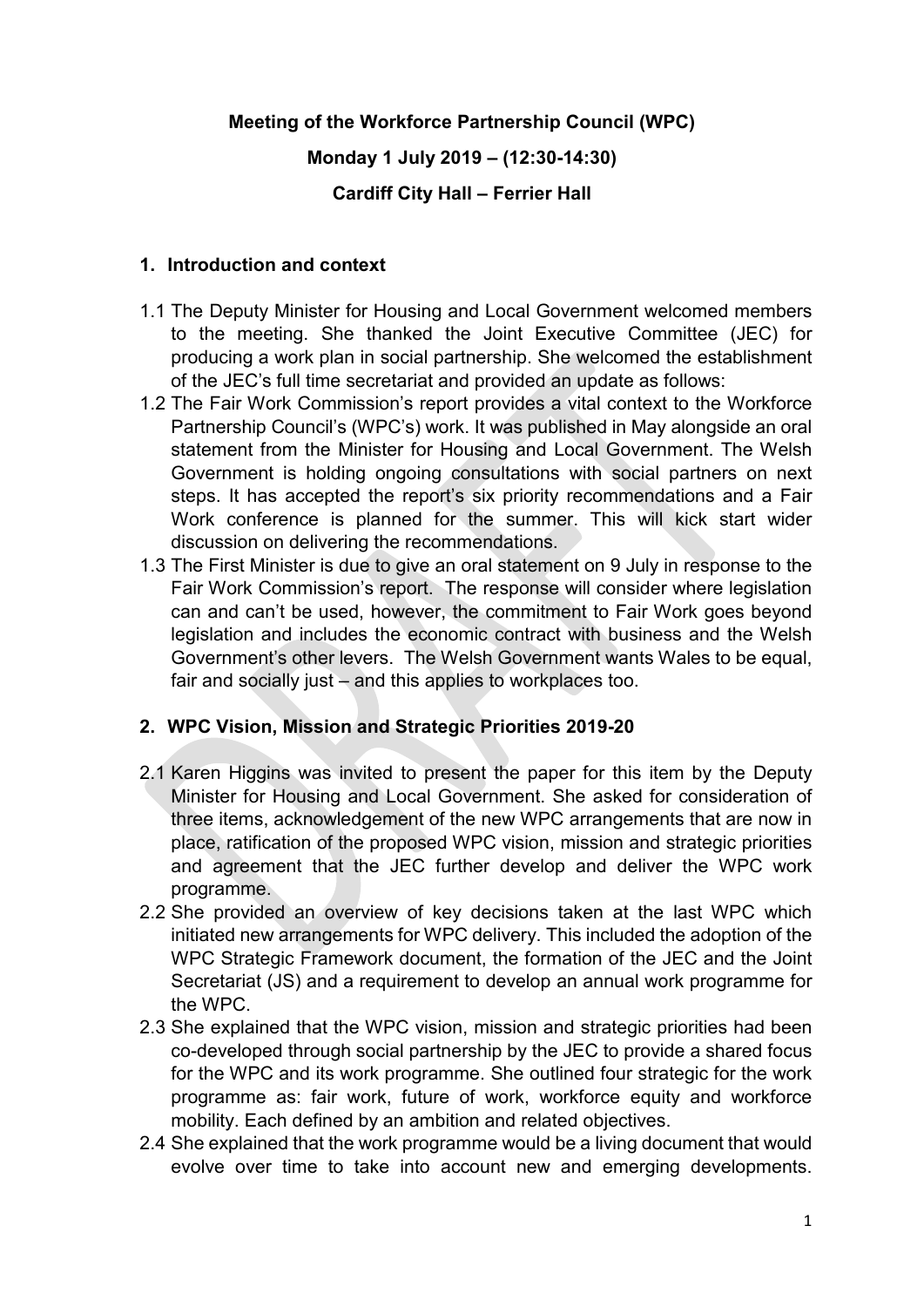Requesting that the JEC be approved to continue to develop the detail and deliver the WPC work programme for 2019-20.

- 2.5 The Deputy Minister for Housing and Local Government asked the WPC if they were content to ratify the proposals for WPC vision, mission, strategic priorities and work programme. The WPC agreed each of these items and also authorised the JEC to further develop and deliver the WPC work programme.
- 2.6 Margaret Phelan raised the issue of the FE and HE sectors status within the context of the WPC. She asked members to agree a form of words that would enable the FE/HE sectors to participate in the WPC and that would convey that, despite their NPISH status, they would be recognised and bound by the agreements reached at the WPC. The Deputy Minister for Housing and Local Government agreed to pursue this on behalf of the Welsh Government.

#### **Action: The Welsh Government agreed to explore whether a form of words could be agreed with FE and HE to enable participation in the WPC.**

# **3. WPC Agreements – (Annex to WPC Strategic Framework Document)**

- 3.1 The Deputy Minister for Housing and Local Government introduced the paper, saying its purpose is to ensure that we have a shared understanding of how WPC agreements are created, approved and should be implemented. She confirmed not all outputs from the WPC will be formal agreements.
- 3.2 Karen Higgins then presented the paper saying that it had been produced as a further annex to the WPC Strategic Framework Document and was necessary as previous WPC decisions had been interpreted differently by stakeholders prompting a request for clarification.
- 3.3 For any decision to result in a formal agreement all three social partners must agree and accept it as such. A distinction exists between, for example, item 4 on the WPC agenda 'Partnership and Managing Change', which was codeveloped between partners, is owned and published as a formal WPC agreement with expectations regarding its implementation versus for example, item 5, the Health and Social Care Workforce Strategy, which is not developed, owned or published by the WPC but which the WPC may choose to support and agree to take action in response to, but for which there will be no obligation regarding implementation.
- 3.4 Three types of documents are identified in the annex, namely agreements, guidance and best practice. Each type of document could stand alone, or could be used together in support of a single subject. The annex details the process and criteria for their development and publication as WPC documents. Reference was made to the process flowchart which offered an overview.
- 3.5 She confirmed all documents will be produced in collaboration between social partners and that once accepted for development the JEC would agree timelines and milestones at the outset. All three partners will need to accept and agree the documents, with all documents coming to the WPC for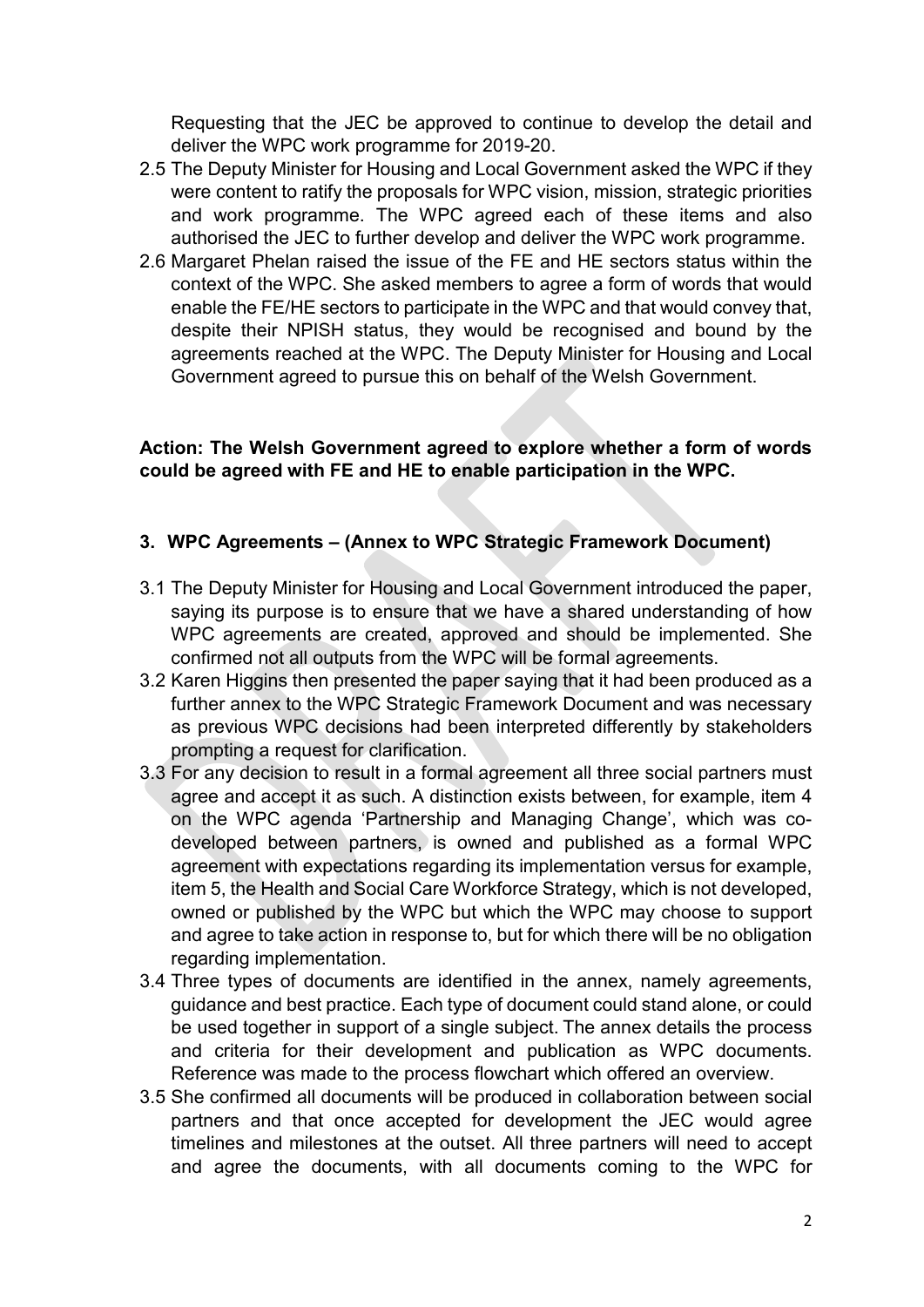consideration and approval before being published under the WPC banner with shared ownership.

- 3.6 The paper was welcomed by all sides. Martin Mansfield said that the paper confirmed the status of the WPC and the role of its members as representatives of their sectors. He explained that agreements made by the WPC are like pay agreements in that they are not statutory but they are binding and implemented without exception. In that regard the reference to 'widespread' on page 12 of the paper should be changed to 'universal'.
- 3.7 The importance of effective communication amongst Trade Union members of the WPC was discussed. It was recommended that this matter was referred to the Trade Union members of the JEC.
- 3.8 It was highlighted that 'public sector' should be changed to 'public services' within the document and that all members should ensure that any future WPC references should be 'public services' rather than 'public sector', so that it is clear that the WPC remit includes wider stakeholders, such as further education colleges and universities, which are non-profit institutions serving households. This was agreed.
- 3.9 It was suggested that the process should reflect engagement with WPC members as a part of the flowchart.
- 3.10 The document was ratified subject to the agreed amendments.

**Action: The WPC Joint Secretariat to remove reference to 'widespread' on page 12 of the WPC Agreements paper and change to 'universal'.** 

**Action: Trade Union members to discuss communication with their representatives on the JEC.**

**Action: The WPC Joint Secretariat to amend the WPC Agreements document so that all references read 'public services' not 'public sector'.**

**Action: The WPC Joint Secretariat to amend the flowchart to highlight WPC member engagement within the process.**

# **4. WPC Partnership and Managing Change**

- 4.1 The Deputy Minister for Housing and Local Government explained that the purpose of this paper is to agree revisions to the Partnership and Managing Change document to bring it in line with the new arrangements following the WPC Review. She then handed over to Karen Higgins who explained that the Partnership and Managing Change document is already an established WPC agreement which was co-developed by social partners and published by the WPC in 2012.
- 4.2 Karen Higgins explained that the revisions bring the document up to date but they do not substantively change the agreement itself, which is not for discussion. She explained that the introduction has been replaced to reflect the new WPC arrangements, with sections that define both the status of the WPC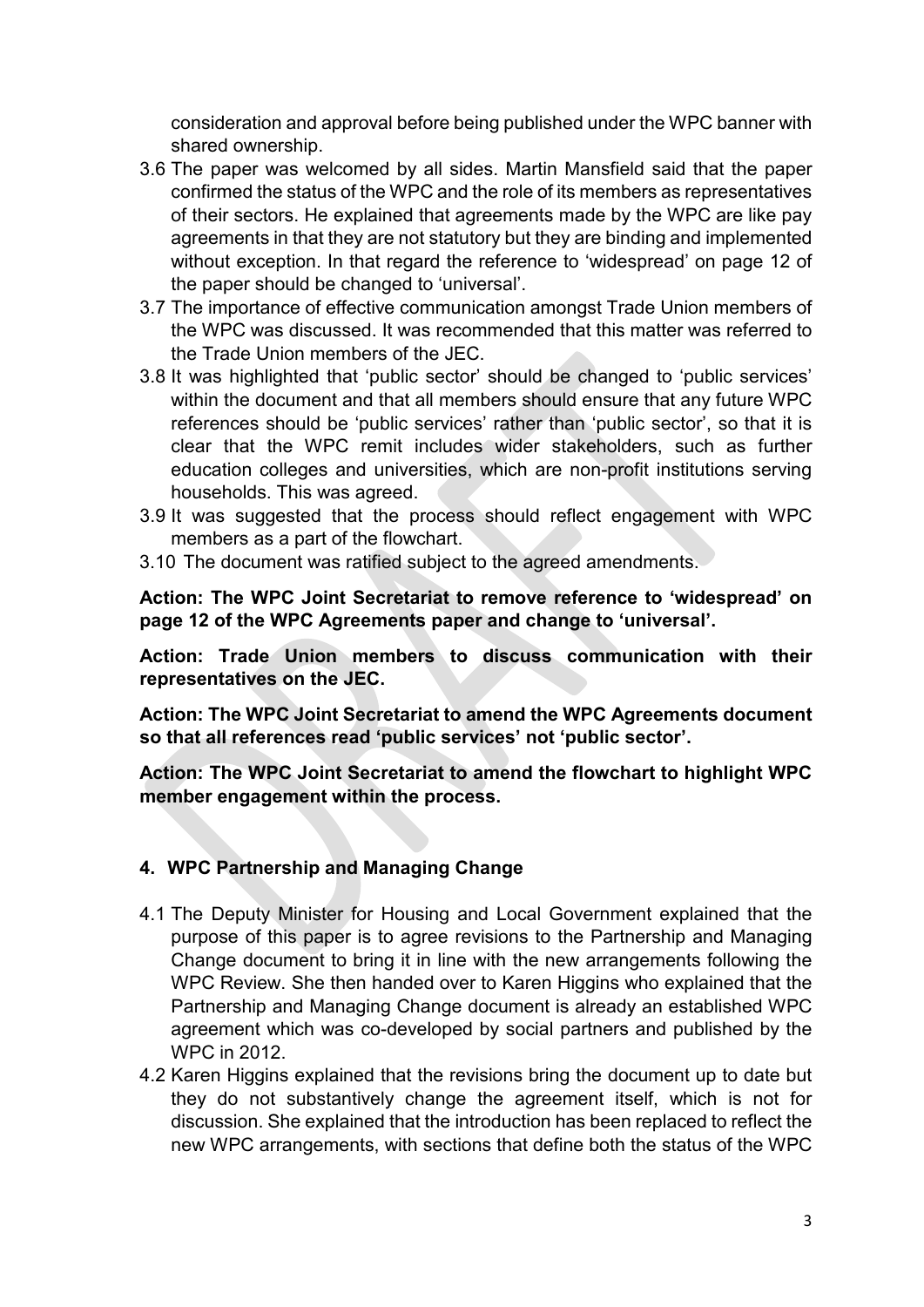and the Partnership and Managing Change document. She also confirmed the disputes section has been updated to reflect the new WPC structures.

- 4.3 Tanya Palmer supported the use of the document but asked how members could ensure its principles would be adopted and implemented by the Devolved Employer's side.
- 4.4 Richard Tompkins confirmed that from the NHS perspective they were already compliant as the agreement was addressed through their Organisational Change Policy document and this could be provided to the JEC if required.
- 4.5 Councillor David Poole explained that he would endeavour to establish support for the document within local government.
- 4.6 Reg Kilpatrick highlighted that sectors such as local government will have their own mechanisms in place for any dispute in relation to Partnership and Managing Change and these must be allowed to take place first before any disputes are raised and taken back to the JEC.
- 4.7 Chris Llewelyn confirmed support for the document and felt that both the WLGA and the Trade Union side would want Partnership and Managing Change to work effectively.
- 4.8 The Trade Union side collectively emphasised their expectations that as a WPC agreement, the document would be adopted by Devolved Employers.
- 4.9 The Deputy Minister for Housing and Local Government asked the WPC if they were content to ratify the revisions proposed by the JEC to the Partnership and Managing Change document. The proposed revisions were accepted and ratified by WPC members.

# **5. Health and Social Care Workforce Strategy – Consultation**

5.1 Joanne Oak stated that the draft ten year Health and Social Care Workforce Strategy is being developed in response to A Healthier Wales, the long-term plan for health and social services in Wales. Engagement has been extensive across all sectors and a formal consultation will be published in July. The finalised strategy will be launched in November. She emphasised the importance of ensuring the strategy complements the work of the WPC.

# **6. WPC Communications Plan**

- 6.1 The Deputy Minister introduced the item and asked Karen Higgins to present the paper. It was explained that the WPC Communications Plan had been developed to increase the visibility of the WPC, offer openness and transparency and promote the work programme.
- 6.2 The Communications Plan included a WPC website, initial website development had already provided the WPC with a basic web presence. Functionality will be further developed to include an online newsletter by September 2019 and a twitter feed by March 2020.
- 6.3 The newsletter will be published twice a year in between WPC meetings to keep stakeholders up to date with WPC business. A bulletin will be issued for any urgent or time sensitive items and news articles will be prepared for use in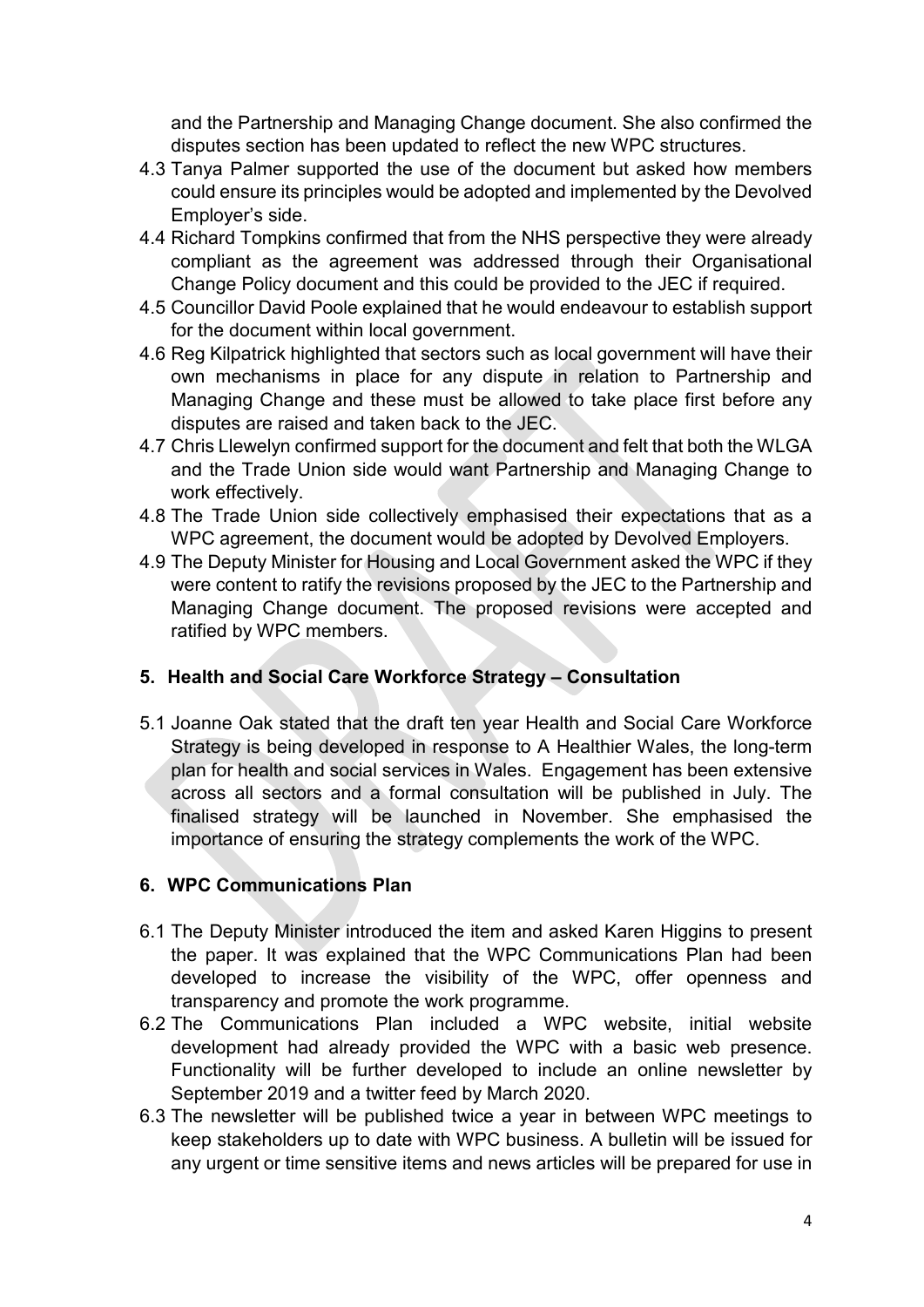partner communications. A presentation pack with key messages will be made available to support WPC presentations at events.

- 6.4 Karen Higgins confirmed that funding for the website and newsletter had recently been approved and was being met by Welsh Government. She confirmed the content of the first WPC newsletter will be discussed at the next JEC.
- 6.5 The WPC agreed the importance of communications to promote the presence of the WPC highlighting its core aims and the agreements it has reached. The importance of this to the earlier agenda item on agreements was noted by the WPC.
- 6.6 A request was made to include arrangements for internal communications, the provisions within the new WPC arrangements were highlighted and the comment was referred back to the JEC for consideration.
- 6.7 Shavanah Taj explained that communication activity needs to take into account that not everyone within the workforce has access to a computer and on-line content. She highlighted the need for equity and suggested that publications or hard copy alternatives be offered. She further requested that any communications activity was conscious of the need to respect diversity in any content, images or external presentation. Karen Higgins confirmed that the comments would be referred back to the JEC for consideration.
- 6.8 The Deputy Minister for Housing and Local Government asked the WPC if they were content to ratify the WPC Communications Plan. The WPC Communications Plan was ratified by members.

# **Action: The JEC to consider and respond to feedback from WPC members on the WPC Communications Plan.**

# **7. Paid Leave for Staff Experiencing Domestic Abuse**

7.1 The Deputy Minister for Housing and Local Government explained that the Welsh Government wants to encourage employers to offer paid leave to those affected by domestic abuse. She asked that this issue be placed on the JEC agenda for consideration and this was agreed.

# **Action: The WPC Joint Secretariat to put 'paid leave for those affected by domestic abuse' on a future agenda of the JEC for their consideration.**

# **8. Papers to Note**

- 8.1 The papers to note were agreed by WPC members.
- 8.2 Shavanah Taj asked if this would be the last time Paper 8.1 Annual Report Principles and Guidance on the Appropriate Use of Non-Guaranteed Hours Arrangements (NGHAs) in Devolved Public Services in Wales would be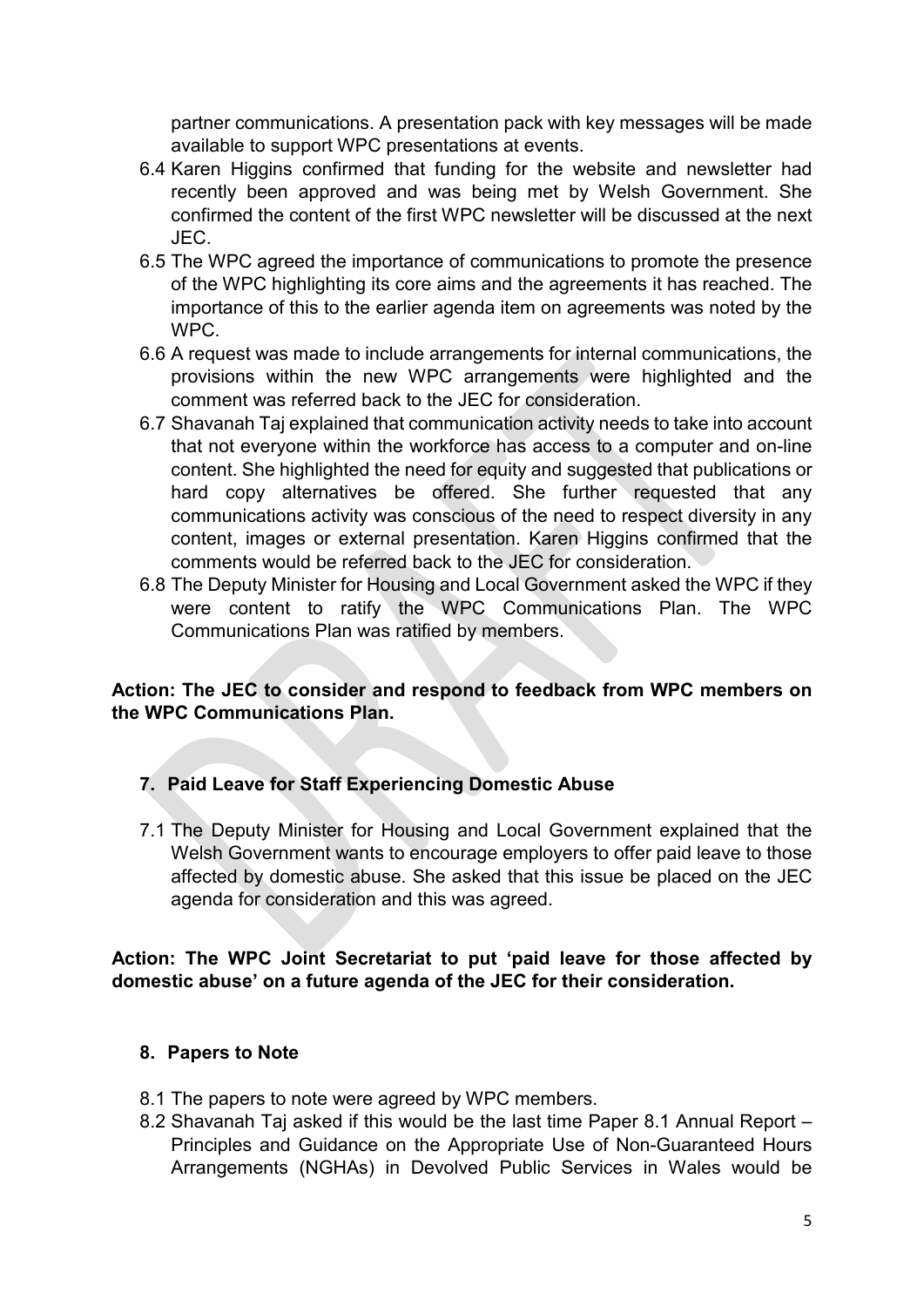considered by the WPC. Karen Higgins confirmed the NGHA guidance would remain on the WPC work programme but that it had been agreed the survey approach which underpinned the current NGHA paper would no longer be followed. She asked that if any members had any concerns or suggestions regarding this to please raise them with their JEC representatives as this item is due for discussion at the next (JEC) meeting.

**9.** The Deputy Minister for Housing and Local Government confirmed the next meeting of the Workforce Partnership Council would be held on the 18 November 2019.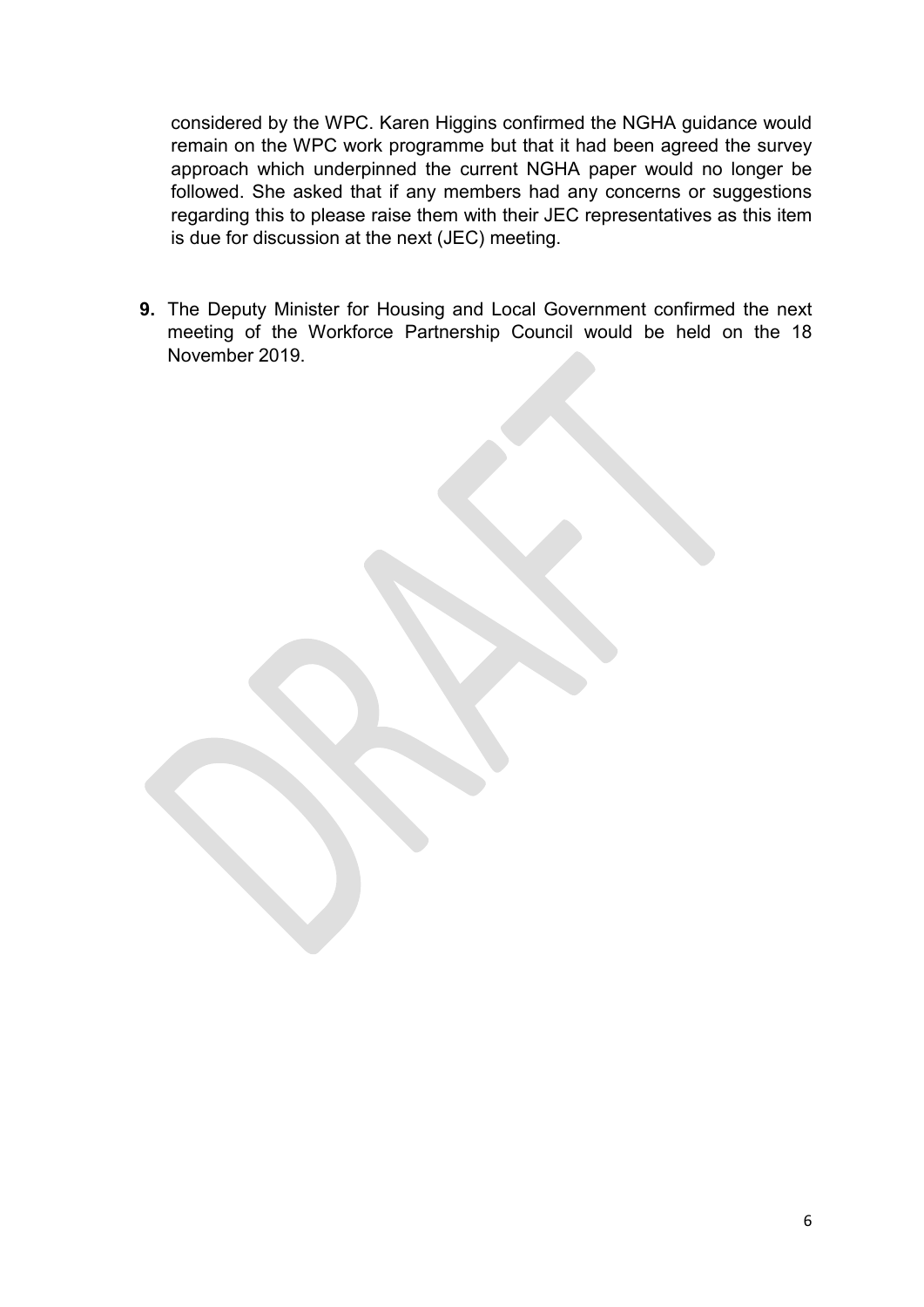#### **Attendance List – WPC – 1 July 2019**

#### **Cabinet**  Chair - Hannah Blythyn AM – Deputy Minister for Housing and Local Government **Trade Unions** Martin Mansfield – Wales TUC Mike Payne – GMB Tanya Palmer – UNISON Dominic MacAskill - UNISON Shavanah Taj – PCS Helen Whyley – RCN Wales Richard Munn – Unite Margaret Phelan – UCU Cymru Kelly Andrews – GMB Neil Butler - NASUWT **Devolved Employers** Councillor David Poole – Caerphilly County Borough Council Richard Tompkins – NHS Wales Employers Chris Llewelyn – WLGA Michelle Morris – SOLACE Wales Jonathan Lloyd – WLGA Joanne Oak – Social Care Wales Julie Rowles – NHS Workforce/OD Directors Group Katie Antippas (for Peter Kennedy) – HR - Welsh Government **Welsh Government** Reg Kilpatrick – Local Government Directorate Steve Davies – Education Directorate Helen Arthur – Health and Social Services Directorate Judith Cole - Local Government Finance and Policy Division Rachel Garside-Jones – Employability and Skills Division Andrea Street – Social Services and Integration – Improvement Division **Workforce Partnership Council - Joint Secretariat** Karen Higgins – Head of WPC Joint Secretariat

#### **Observers**

Nisreen Mansour – Wales TUC Mark Pruce – Welsh Government Charlotte Cosserat – Welsh Government Katherine Hatch – Welsh Government Natalie Priday – Welsh Government Sarah Abraham – WPC Joint Secretariat Mark Lewis – WPC Joint Secretariat Ceri Williams – WPC Joint Secretariat

#### **Apologies**

Donna Hutton – UNISON David Evans - NUT Albert Heaney – Social Services and Integration – Welsh Government Peter Kennedy – HR – Welsh Government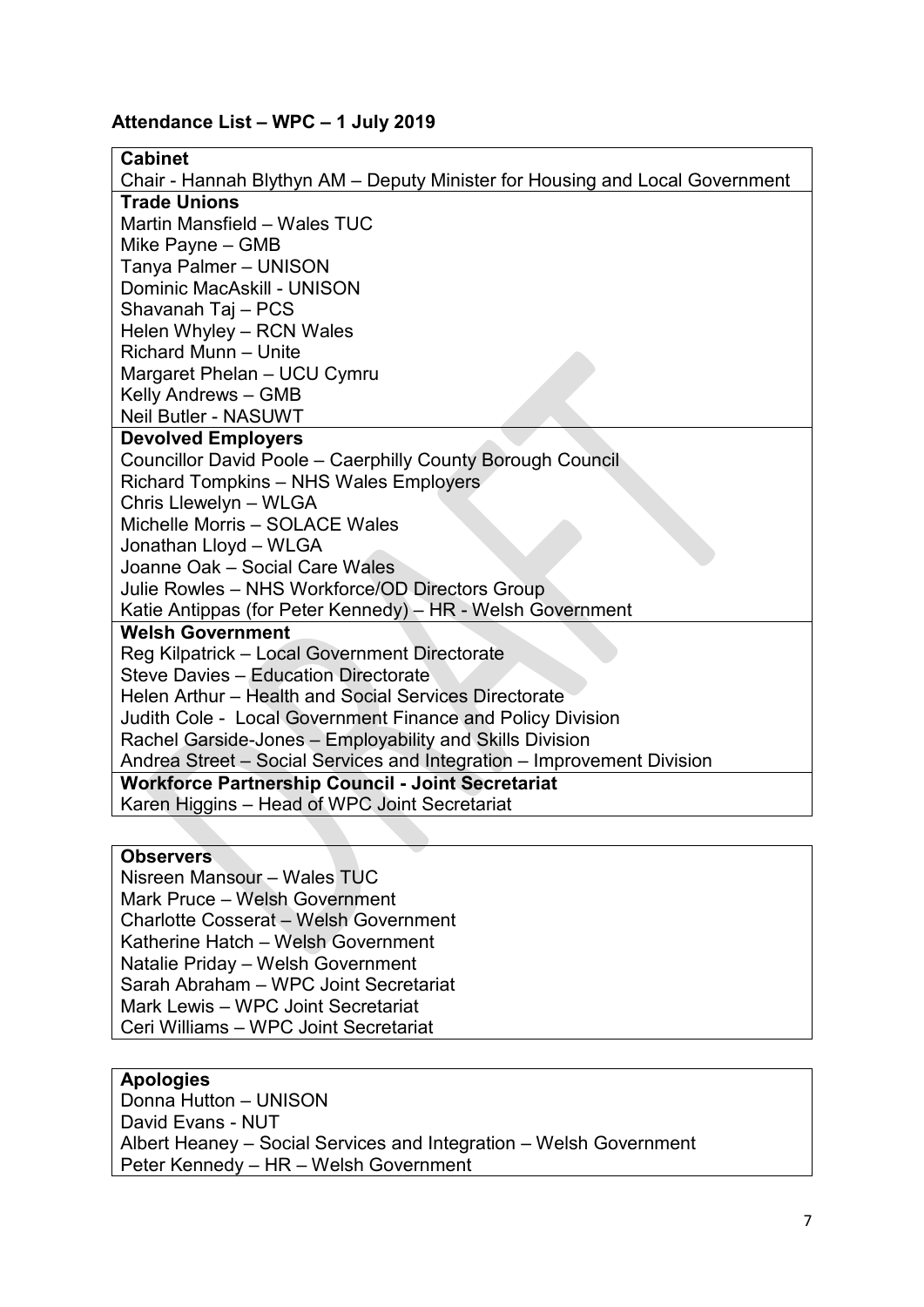Simon Smith – North Wales Fire and Rescue Service Tracy Myhill – Swansea Bay University Health Board